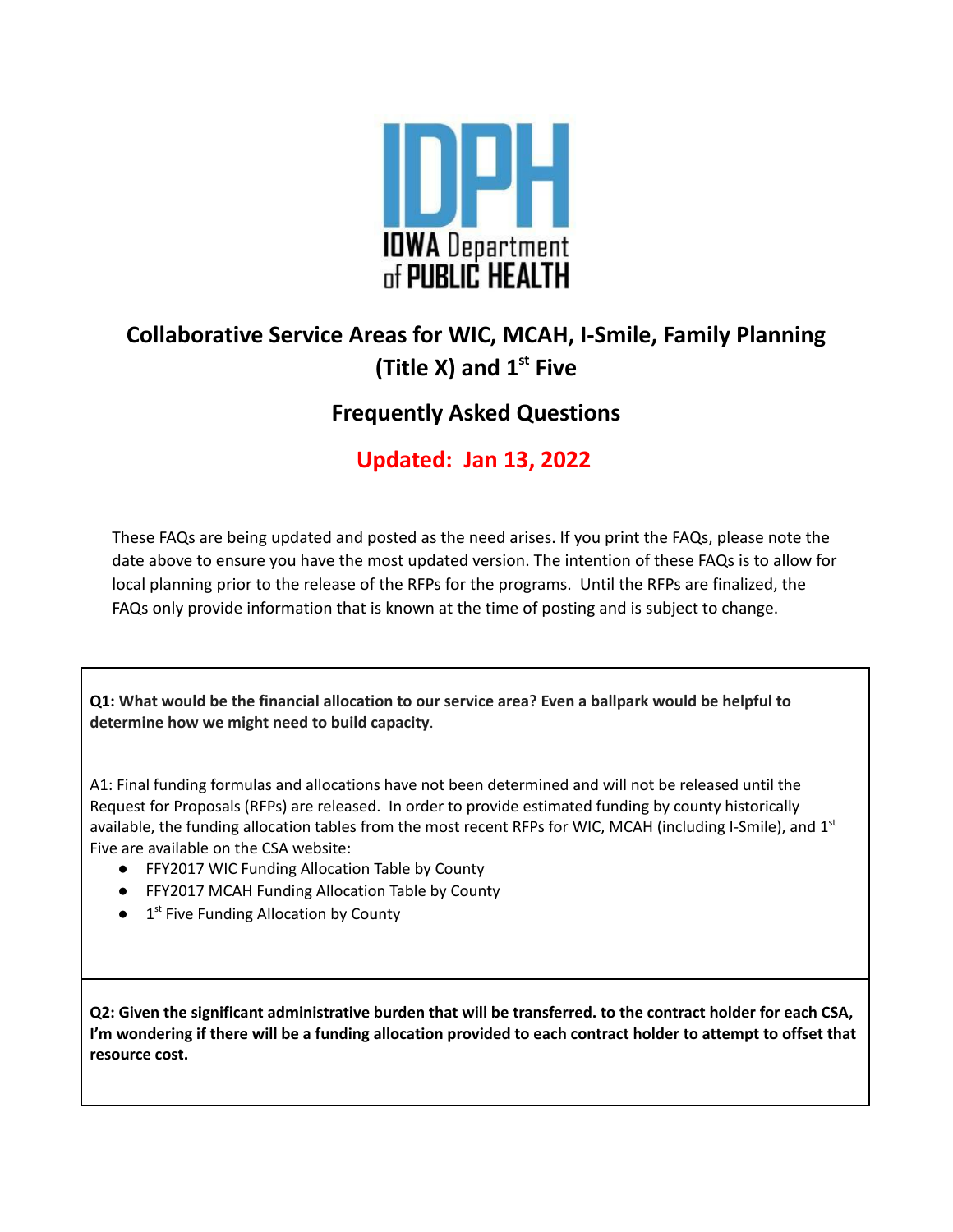A2: There will not be a separate funding allocation provided for administration of the CSA. Applicants will be able to determine how funding will be distributed for the CSA, as well as charge the appropriate indirect cost or administrative costs.

### **Q3: Will 1 st Five be funded to cover all 99 counties?**

A3: At this time, 1st Five covers 88 of Iowa's 99 counties as directed by the state appropriation. We are examining if additional resources may be identified to provide 1st Five services in all 99 counties. Final determination will be identified in the upcoming RFP.

#### **Q4: Can we expect any updates or additional information from the department regarding the proposed changes in the regions for MCAH/1st Five/WIC services other than what has already been shared?**

A4: The department will continue to utilize the CSA website [\(https://www.idph.iowa.gov/family-health/CSA\)](https://www.idph.iowa.gov/family-health/CSA) to update stakeholders with the most up-to-date information publicly available. Stakeholders may regularly check the website for updates to this FAQ document or other posted information.

Q5: Will we be allowed to subcontract? I truly believe communities are best served by people who know **them, and having that information will help each department determine the best way to staff appropriately.**

A5: Subcontracting will be allowed. Each RFP will outline specific parameters around subcontracting, once released.

Q6: Many MCAH, I-Smile and 1st Five programs rely on ECI funding to support activities for the required **matching funds. ECI funding is awarded on the state fiscal year, with applications submitted in April and** awards in June. With the October 2022 start date; how do you suggest we submit applications to ECI?

A6: IDPH is a partner in the ECI system. Department staff will provide regular updates to the ECI state office and ECI Directors to keep them updated on the CSA work. It may be necessary for local MCAH, I-Smile and 1st Five agencies to submit an application for 3 months (July-Sept 2022) to close out the current project period. The lead applicant for the CSA could also submit an application to the ECI boards for the October-June timeframe, contingent on IDPH funding.

**Q7: How may we obtain service utilization numbers for each of the counties represented in the proposed CSAs?**

Q7: Service utilization numbers are included in the November 6, 2020 Update attachment "Revised CSA Map and Supporting Data."

**Q8: We have begun conversations with other contract holders in the proposed CSAs. Some are willing to collaborate and others are not. Are there suggestions/recommendations on how to work together as opposed to against each other to best serve the residents of our counties?**

A8: Partnerships are developed locally. Because the RFP is a competitive process, it is possible that some agencies will not partner because they are also planning to apply.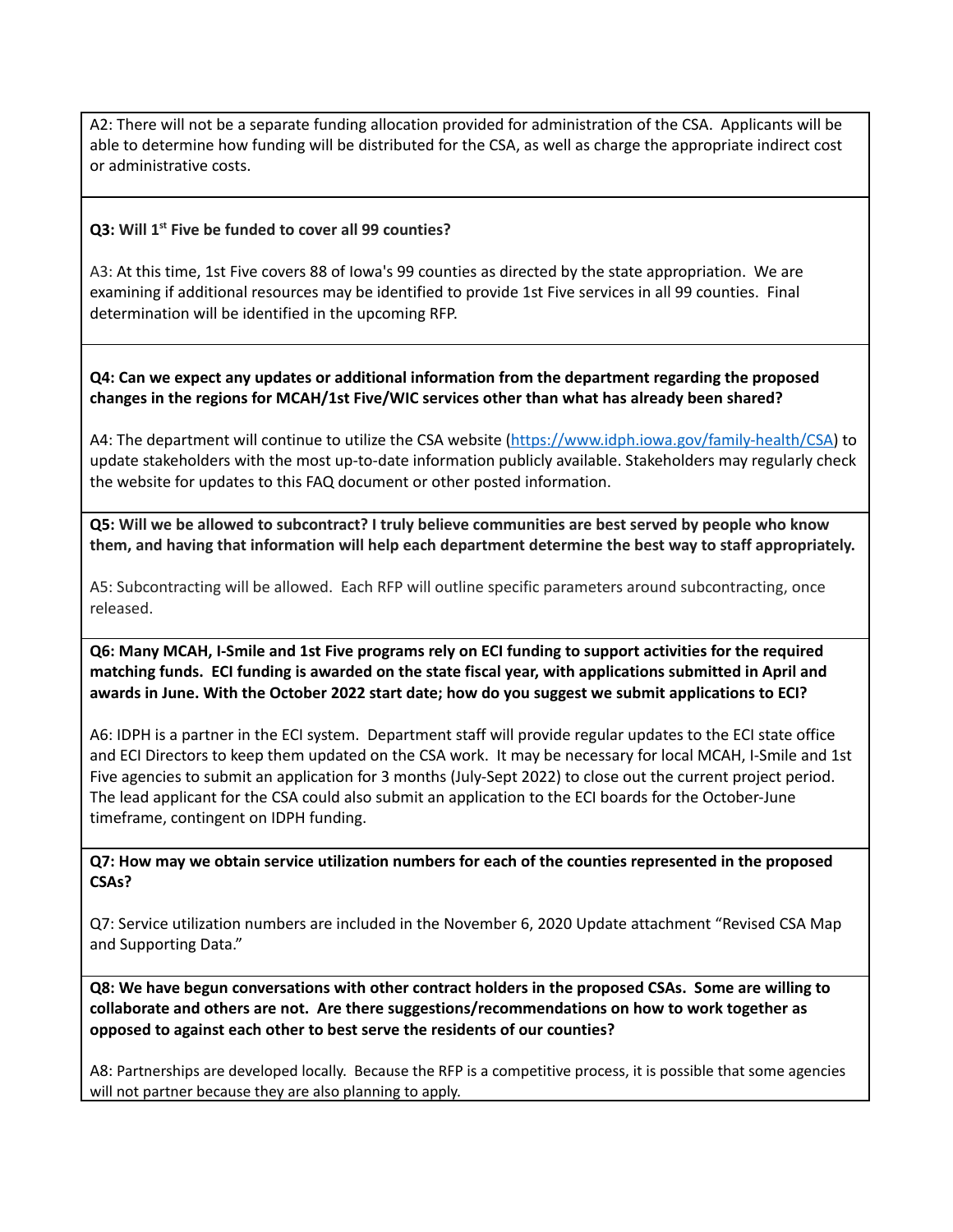### **Q9: Will the CSA contract holder be required to process all service billing from their location?**

A9: Yes, the CSA contract holder will be the approved Maternal Health Center (MHC) and/or Screening Center (SC) and will be responsible for the billing of Medicaid services provided by the CSA contract holder and their subcontractors. The MHC and SC designations are tied to the MCAH contract with IDPH, so those without MCAH contacts will no longer be eligible for the MHC or SC provider status.

### **Q10: With three different RFPs (WIC, MCAH/I-Smile, and 1st Five), would IDPH entertain three different contractors?**

A10: It will not be required that there be a single contractor for all programs. At this time, we have determined that it would be possible to have two separate contractors for WIC and MCAH/I-Smile/1st Five. *See Q14 for an updated response to this question (1/13/22).*

**Q11: When will the CSAs be finalized? We thought the "revised" map that was distributed in November** 2020 was final; however, we have been told there could still be changes. Not having a final map makes it **difficult to proceed in preparation for a competitive application.**

A11: We have completed additional in-depth data analysis and a map is going through a final approval process. We anticipate a revised map will be shared in September. While we do not anticipate further changes to the forthcoming map, we will not consider the map final until it is posted with the RFP.

Q12: How should ECI distribute funding when the CSAs will change in October and ECI funding is distributed **in July on the state fiscal year?**

A12: MCH contracts are awarded on the federal fiscal year (Oct-Sept). If ECI contracts with an MCH agency for services that are tied to the MCH contract (CCNC, I-Smile, for example), IDPH recommends initially contracting with the current MCH contractor for the period of July-Sept. If that contractor is awarded the new MCH contract for the CSA, ECI could amend to extend the services for the rest of the fiscal year. If the MCH agency changes, they would need to contract with the new agency for those services tied to the MCH contract starting in October. For other health services that are not tied to the MCH contract, the ECI area can choose the contract terms that work best for the area.

#### Q13: Does the Department have any tools, guidance or best practices on building partnerships within a CSA?

A13: The Department has shared several cross-jurisdictional planning tools on a new website: CSA Planning Resources ([https://www.idph.iowa.gov/family-health/CSA/CSA-Planning-Resources\)](https://www.idph.iowa.gov/family-health/CSA/CSA-Planning-Resources). Tools include resources from the Community Toolbox and the Center for Sharing Public Health Services.

Q14: Previously, it was discussed that there would be 1 contractor holder for WIC and 1 contractor for the **other programs (MCAH, I-Smile, 1st Five). Based on the forecast posted on the CSA website with different** timelines for RFPs, does this still hold true? For example if X County is awarded the 1st Five contract, should it be assumed they would be awarded MH and CH? Will the awards be announced all at once even though **the posting and deadline dates are all different?**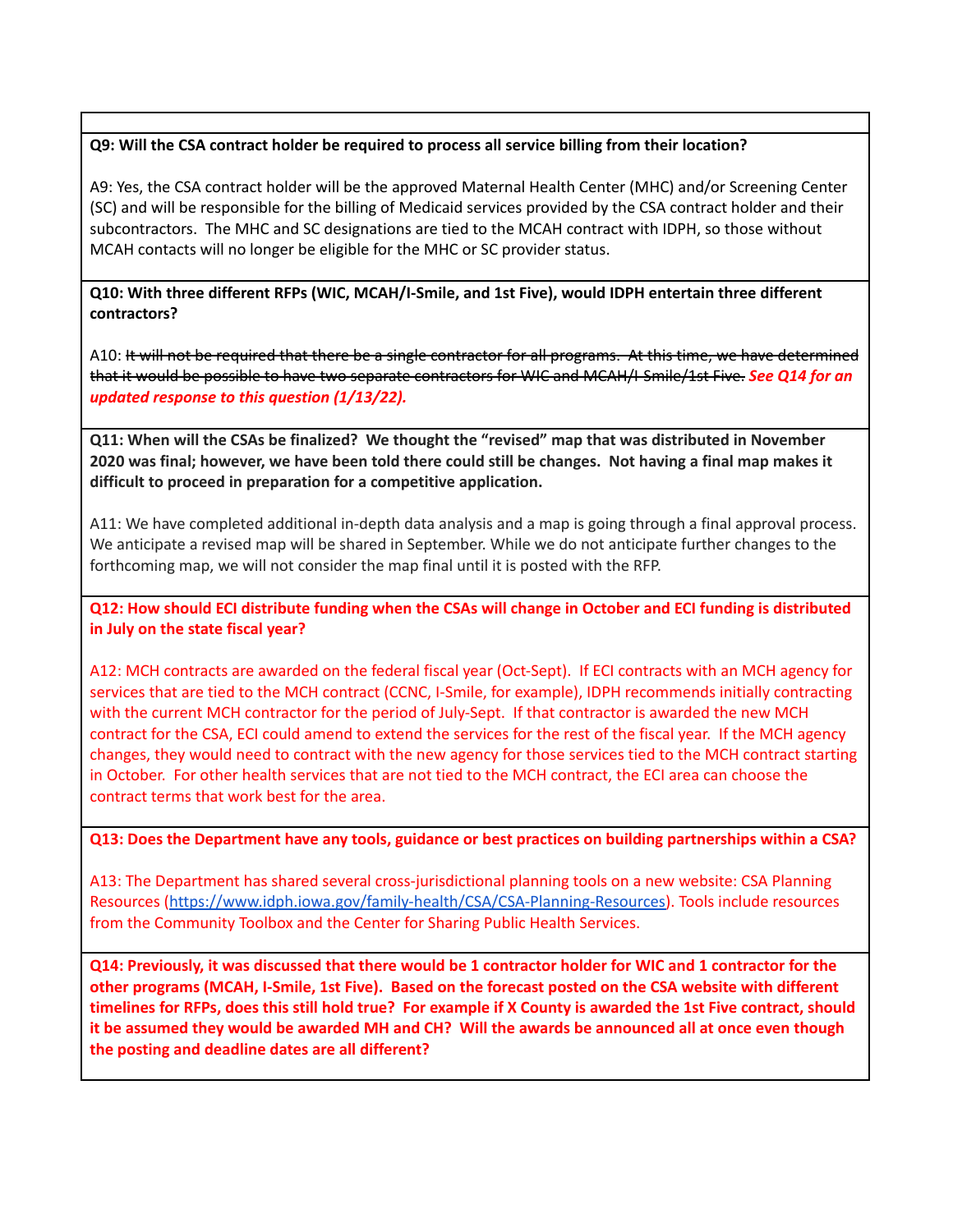A14: The Department has determined that there will be separate RFPs for the four programs (1st Five, WIC, MH, CAH/I-Smile). Each RFP will be scored and awarded separately, so it should not be assumed that if a contract is awarded for 1st Five, they would automatically receive MH or CAH. Because each RFP is separate, the award announcements will be posted according to the timeline outlined in each RFP.

After discussions with current MCAH contractors, the results of the community-based organization RFI and further internal conversations, it was determined that separate RFPs simplifies the RFP process and allows for agencies that are only interested in single programs to apply for those programs.

Q15: With the different grants being due at different times will the award notices also be at different times **or all at once?**

A15: Each RFP will release its Notice of Intent to Award based on the timeline within each RFP. They will not be released all at once.

Q16: By breaking out the RFP postings and due dates, will it require additional site visits, year end reports, **budgeting, etc.?**

A16: Yes, by breaking MH and CAH into separate RFPs, this will require separate contract management (site visits, reporting, etc) for each program. The other programs (WIC, 1st Five and Family Planning) were already separate and required separate contract management processes.

**Q17: Family planning was never communicated as part of the CSA process. Can you provide some** information on this update? Currently in our region we do not have Title X dollars awarded. If so, will the **family planning grant align with the FFY dates?**

A17: The Department is proposing small changes to the IDPH Family Planning service areas to align with the CSAs due to the Title X competitive application that was released in late fall 2021. IDPH is not the only statewide federal grantee, so the CSA alignment only impacts the counties proposed to be served by IDPH. The CSA alignment does not pertain to non-IDPH funded counties (gray counties on the map). The CSA alignment is pending approval by the IDPH Title X application by the federal government, which is scheduled for early spring 2022.